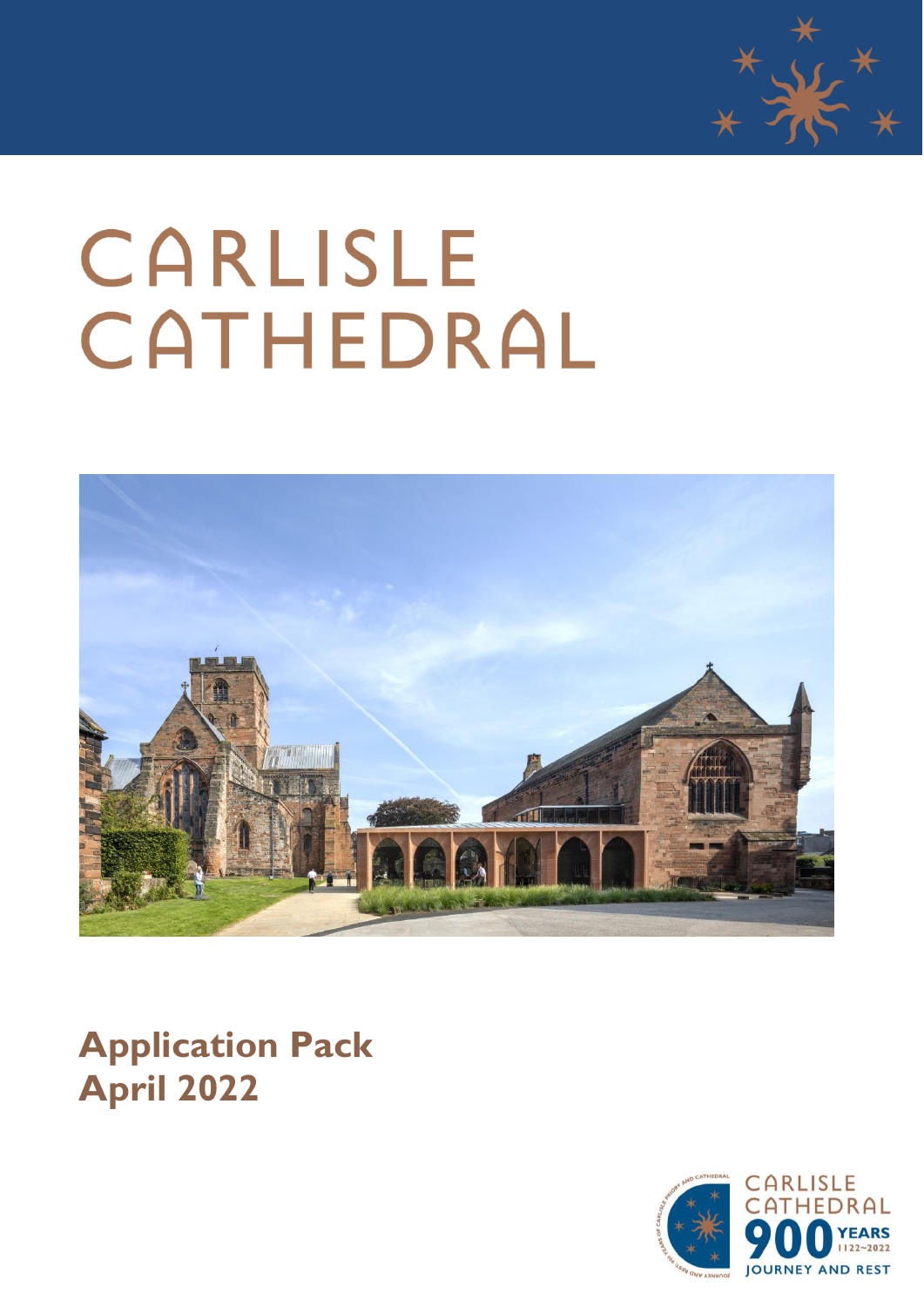

## CARLISLE CATHEDRAL

### **Contents**

- The Role
	- o Job Description
	- oPerson Specification
	- oTerms of Appointment
- How to Apply
- Applicant and Candidate Privacy Policy

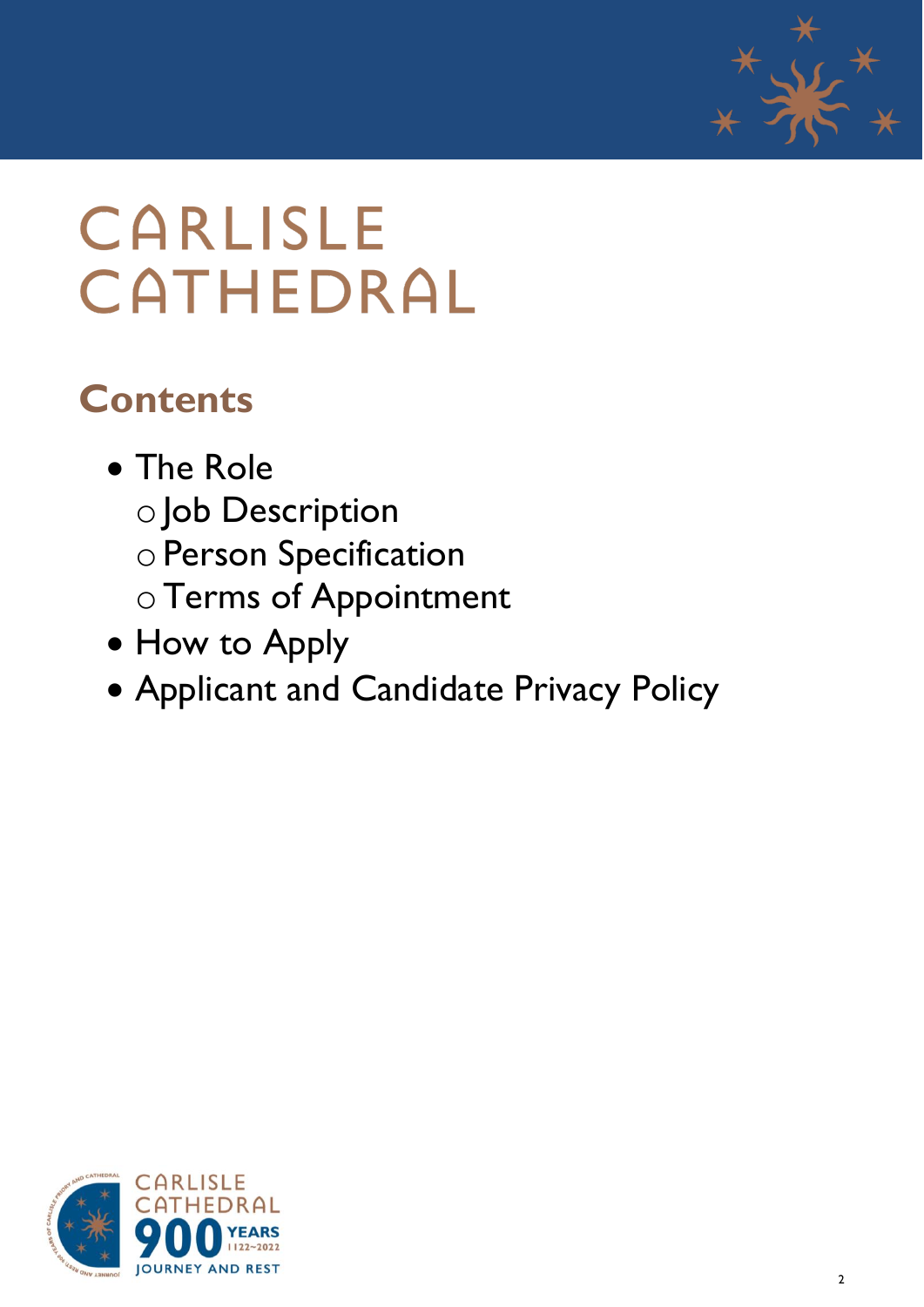### **The Role**



### **Job Description: Café Team Member (Seasonal, temporary)**

#### **We have a number of opportunities available for seasonal / temporary / permanent Café Team Members.**

The role involves acting as front of House staff representing the Cathedral to visitors. Personal cleanliness and neatness, a positive and cheerful attitude and genuine interest in customers' needs and preferences are very important in this role.

### **Key Responsibilities:**

- Observing and complying with all relevant Health & Safety & Hygiene requirements
- Receive and act in accordance with operational instructions given by the Café Manager.
- As determined by the Café Manager that day, provide counter and/or table service.
- Prepare the counter and seating areas for service, ensuring that they are spotlessly clean and tidy and remain so throughout service.
- Provide a first-class, smiling welcome to all customers and attend to the small details that help customers to feel delighted with the service they receive.
- Operate all equipment safely and in accordance with training, cleaning down after use.
- If working behind the counter, ensure that food item display is attractive and displays regularly replenished/rotated.
- If waiting on at tables, ensure that customers are comfortably seated at clean tables, food is accurately ordered and delivered efficiently, customers are happy and tables quickly and thoroughly cleared and cleaned in accordance with routines in force at the time.
- Resolve problems yourself or with the wider team, but promptly refer to the Café Manager any you are unable to resolve.
- Process payments accurately and in accordance with instructions received at the time from the Café Manager.
- Be willing to switch duties as requested, including helping with washing up.

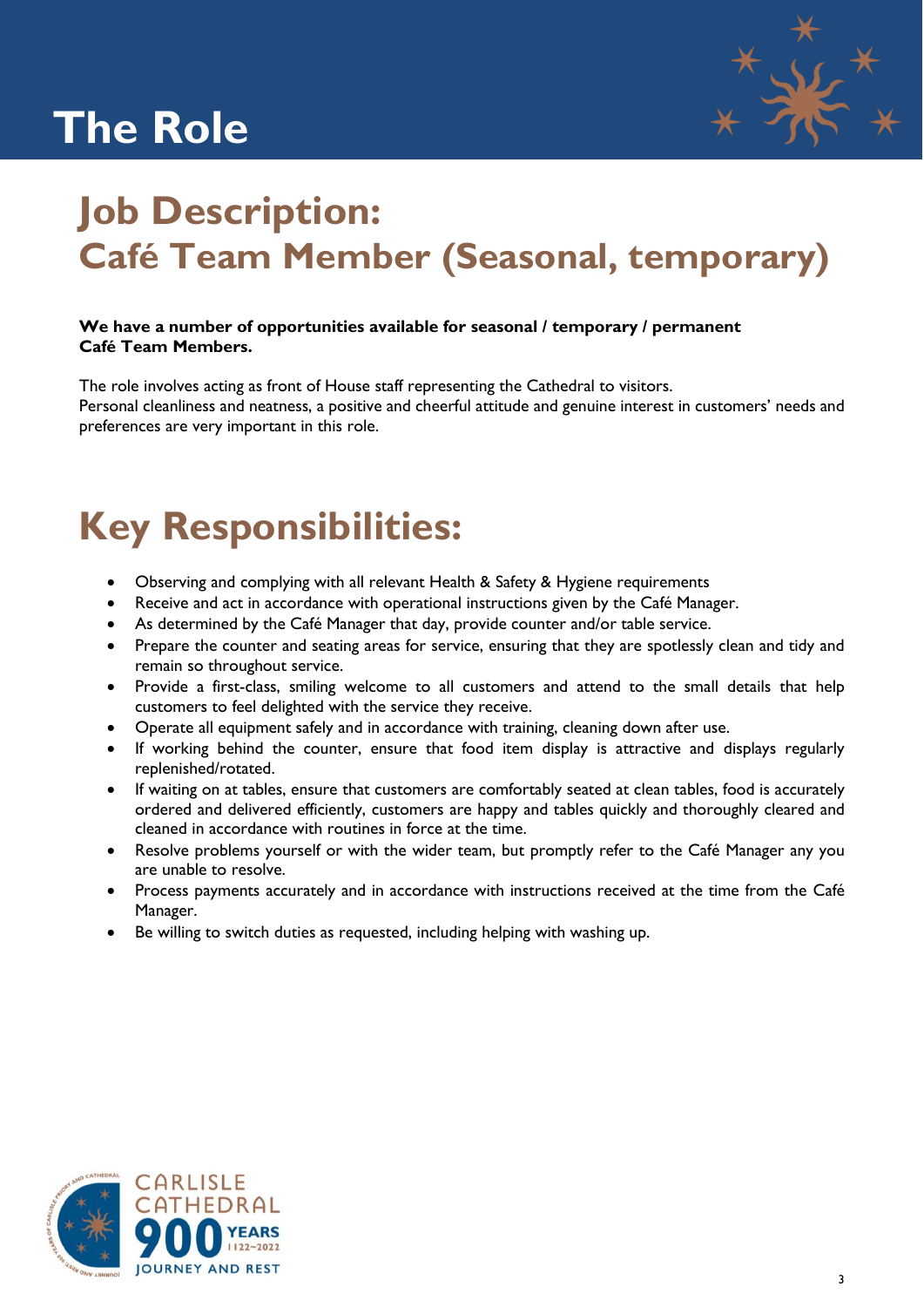

### **Person Specification**

#### **The ideal candidate is likely to demonstrate all or most of the following:**

| <b>ESSENTIAL</b>                                                                                     | <b>DESIRABLE</b>                                                                                                                                                              |
|------------------------------------------------------------------------------------------------------|-------------------------------------------------------------------------------------------------------------------------------------------------------------------------------|
| • Warm, friendly and personable with a 'can<br>do' attitude and an excellent attention to<br>detail. | Previous experience working with general<br>$\bullet$<br>public / hospitality would be an advantage<br>but not essential.<br>Experience of working in the voluntary<br>sector |
| <b>SKILLS &amp; ABILITIES</b>                                                                        |                                                                                                                                                                               |

#### Ability to assist with the efficient and safe running of a Café

- Experience of dealing with conflicting demands
- Experience of working under pressure and to deadlines
- Ability to work efficiently, hygienically, accurately and honestly
- Front of house skills
- Serving Customers
- Ability to prepare and serve food in accordance with appropriate legislation
- Skills with cashing up and the handling of cash
- Ability to endorse café products with knowledge and passion

#### **PERSONAL QUALITIES**

- A helpful, polite, respectful and positive approach to customers and other staff at all times.
- Present a calm and friendly disposition
- Able to work effectively as part of a small team but also independently
- Adaptable and flexible in your approach to work
- Wear any uniform provided with pride

#### **COMPETENCIES**

- Team working
- Communication
- Initiative
- Problem solving
- Flexibility and Adaptable

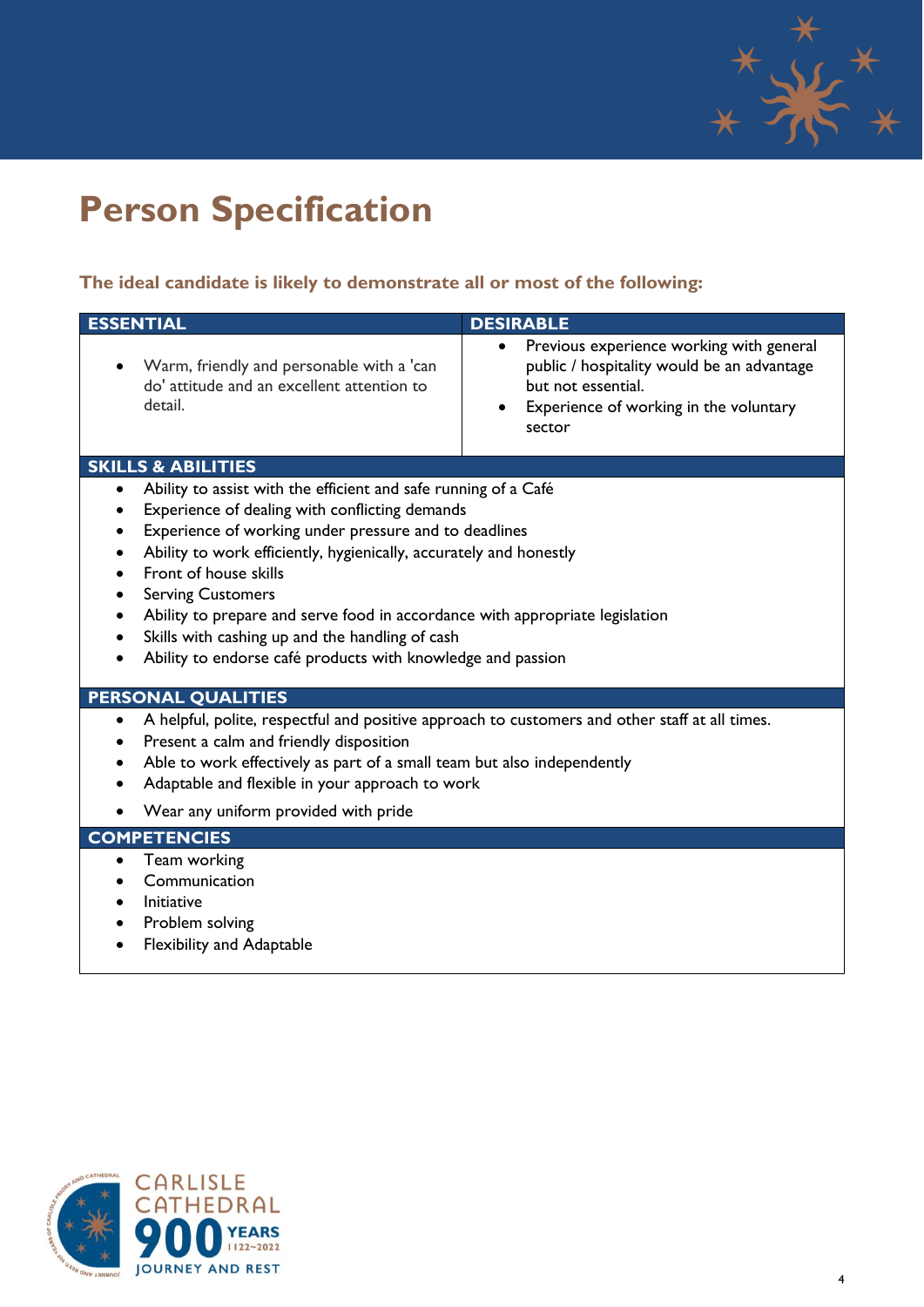### **Terms of appointment**

| Contract              | Temporary, Seasonal, Full / Part Time                                                                                                                                                                                                                                                                                                                                                                                                                                               |
|-----------------------|-------------------------------------------------------------------------------------------------------------------------------------------------------------------------------------------------------------------------------------------------------------------------------------------------------------------------------------------------------------------------------------------------------------------------------------------------------------------------------------|
| <b>Salary</b>         | £6.83-£10.00 per hour (depending on age) paid weekly.                                                                                                                                                                                                                                                                                                                                                                                                                               |
| Location              | Café, Carlisle Cathedral                                                                                                                                                                                                                                                                                                                                                                                                                                                            |
| <b>Employed by</b>    | Carlisle Cathedral Enterprises Company                                                                                                                                                                                                                                                                                                                                                                                                                                              |
| <b>Annual Holiday</b> | 28 days per annum including public holidays. This is pro-rata based on a<br>calculation of 5 days a week. If you are employed on a part time basis, your<br>actual entitlement will be confirmed by your line manager at the start of your<br>employment.                                                                                                                                                                                                                           |
| <b>Hours</b>          | As agreed at interview and subject to change through agreement with your line<br>manager (weekends, summer).                                                                                                                                                                                                                                                                                                                                                                        |
| <b>Pension</b>        | The Cathedral will comply with the employer pension duties applicable to your<br>employment under Part I of the Pensions Act 2008. After 3 months you will<br>be automatically enrolled into the Church Workers' Pension Scheme. The<br>Chapter contributes 7% of annual income and the employee currently a<br>minimum of 3%. Additional Voluntary Contributions may be made.                                                                                                      |
| Offer of employment   | Carlisle Cathedral is an equal opportunities employer and is committed to<br>safeguarding and promoting the welfare of children, young people and<br>vulnerable adults and expects all staff and volunteers to share this<br>commitment. Applicants must be willing to undergo a DBS check and any<br>other safeguarding checks and training as appropriate to the post. The<br>appointment will be subject to the satisfactory outcome of these checks and<br>successful training. |
|                       | Dependent upon the receipt of two satisfactory references, (present<br>employer/professional person with knowledge of performance/ unconnected<br>with employment), and a successful safer recruitment process.                                                                                                                                                                                                                                                                     |
| <b>Probation</b>      | The post is subject to a six-month probationary period                                                                                                                                                                                                                                                                                                                                                                                                                              |
| <b>Other</b>          | The job description is an operational document that does not form part of your<br>contract of employment. It may be that from time to time you are expected to<br>perform tasks that may not be expressly in the job description but are<br>nonetheless necessary in the day-to-day performance of your duties. Carlisle<br>Cathedral reserves the right to amend the job description as may from time to<br>time be necessary to meet the changing needs of the organisation.      |

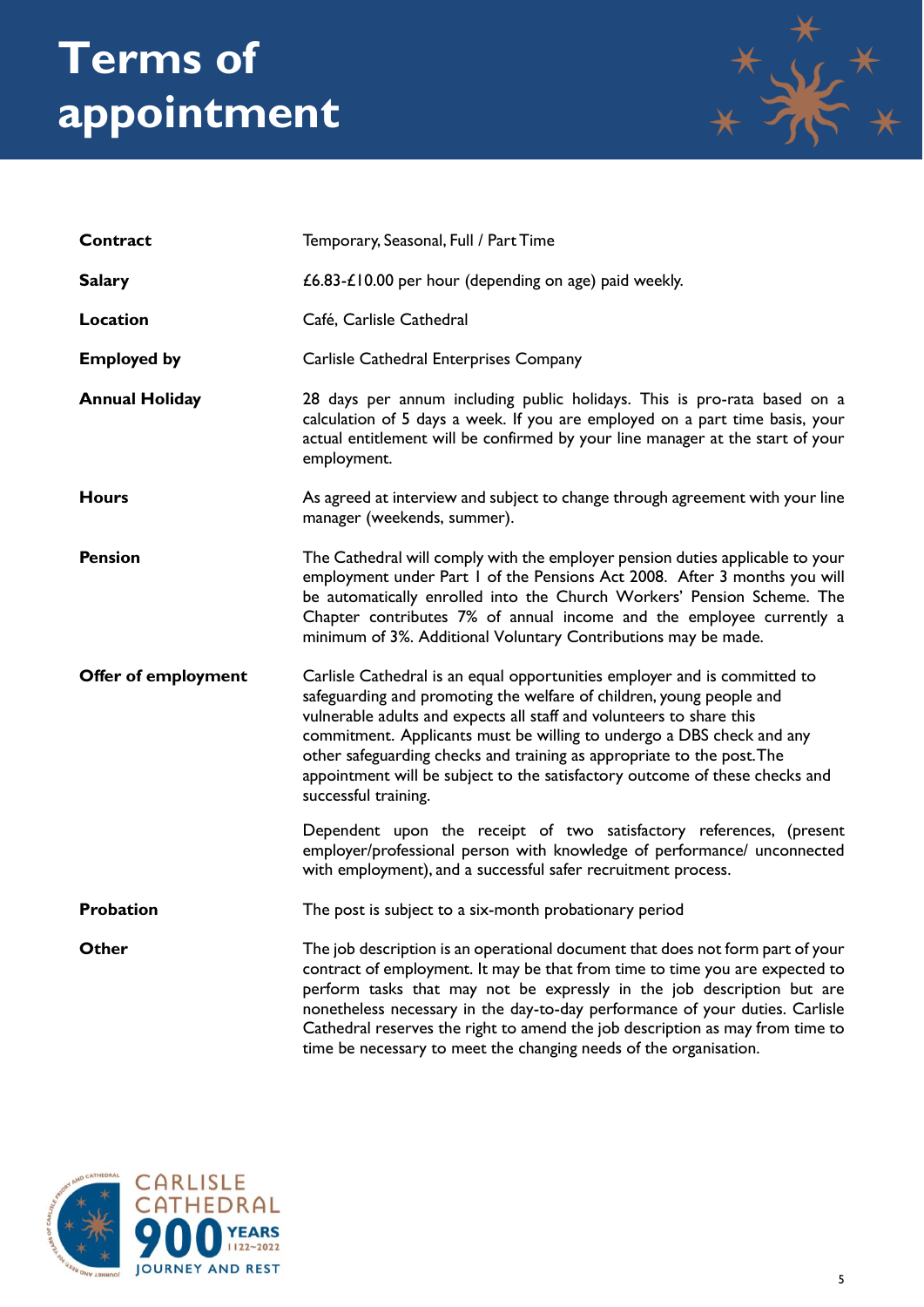

Application is by the supplied forms only with electronic submission. CVs are not accepted and should not be included.

Applications should include:

- Completed application form
- Recruitment Monitoring Form

One referee should be the applicant's current or most recent employer or current or most recent professional person with knowledge of performance unconnected with employment. E.g., a tutor).

Please note that references will not be accepted from relatives or from people writing solely in the capacity of friends. References will be sought on the successful candidate following the interview process; however, we may approach previous employers for information to verify particular experience or qualifications, prior to interview. The appointment will be subject to the receipt of satisfactory references.

Where the successful candidate has worked or been resident overseas in the past five years, we will carry out such checks and confirmations as may be required in accordance with statutory guidelines.

All candidates invited to interview must also bring with them:

- A current passport (if you do not hold a current passport, or you do not hold a British passport, then further evidence will be required as proof of the right to work in the UK)
- Driving Licence photocard
- Official documentation evidencing your current address (e.g. utility bill, bank statement)
- Where appropriate, any documentation evidencing a change of name (e.g. marriage certificate)

All applications should be clearly marked: **Confidential – Seasonal Café Team Member** and emailed to [hr@carlislecathedral.org.uk](mailto:hr@carlislecathedral.org.uk) for the attention of the HR Officer.

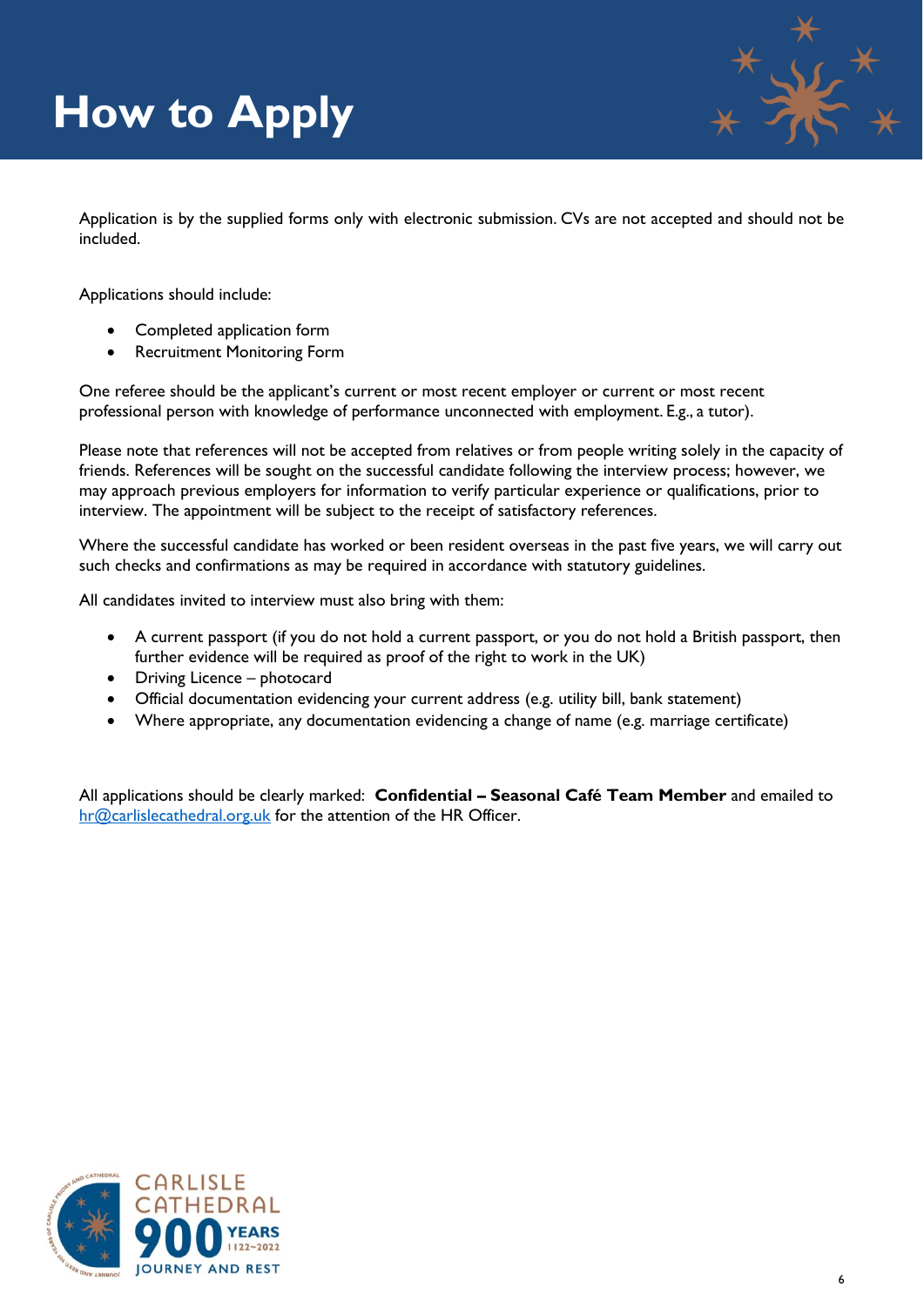

Chapter of Carlisle Cathedral and Carlisle Cathedral Enterprises Ltd (together 'the Cathedral' or 'we') are committed to respecting the privacy of the job applicants and we have a duty to protect the personal data of job applicants. Personal data is information that can identify a person, such as name, address, telephone number and email address.

#### **Types of information we collect**

This policy covers the information you share with us and/or which may be acquired during the application or recruitment process including:

The organisation collects a range of information about you. This includes:

- your name, address and contact details, including email address and telephone number;
- details of your qualifications, skills, experience and employment history;
- information about your current level of remuneration, including benefit entitlements;
- whether or not you have a disability for which the organisation needs to make reasonable adjustments during the recruitment process;
- information about your entitlement to work in the UK; and
- equal opportunities monitoring information, including information about your ethnic origin, sexual orientation, health and religion or belief.

The organisation collects this information in a variety of ways. For example, data might be contained in application forms, CVs or resumes, obtained from your passport or other identity documents, or collected through interviews or other forms of assessment, including online tests.

The organisation will seek information from third parties only once a job offer to you has been made and will inform you that it is doing so.

Data will be stored in a range of different places, including on your application record, in HR management systems and on other IT systems including email.

#### **How we use information we collect**

Your information will be used by the Cathedral for the purposes of carrying out its application and recruitment process which includes:

- Assessing your skills, qualifications and interests against our job opportunities;
- Verifying your information and carrying out reference checks and/or conducting background checks (where applicable) if you are offered a position;
- Communications with you about the recruitment process and/or your application(s), including, in appropriate cases, informing you of other potential job opportunities;
- Making improvements to the Cathedral's application and/or recruitment process including improving diversity in recruitment practices;
- Complying with applicable laws, regulations, legal processes or enforceable governmental requests.

We will also use your information to protect the rights and property of the Cathedral, our affiliated organisations, applicants, candidates, employees or the public as required or permitted by law.

If you are offered and accept employment with the Cathedral, the information collected during the application and recruitment process will become part of your employment record.